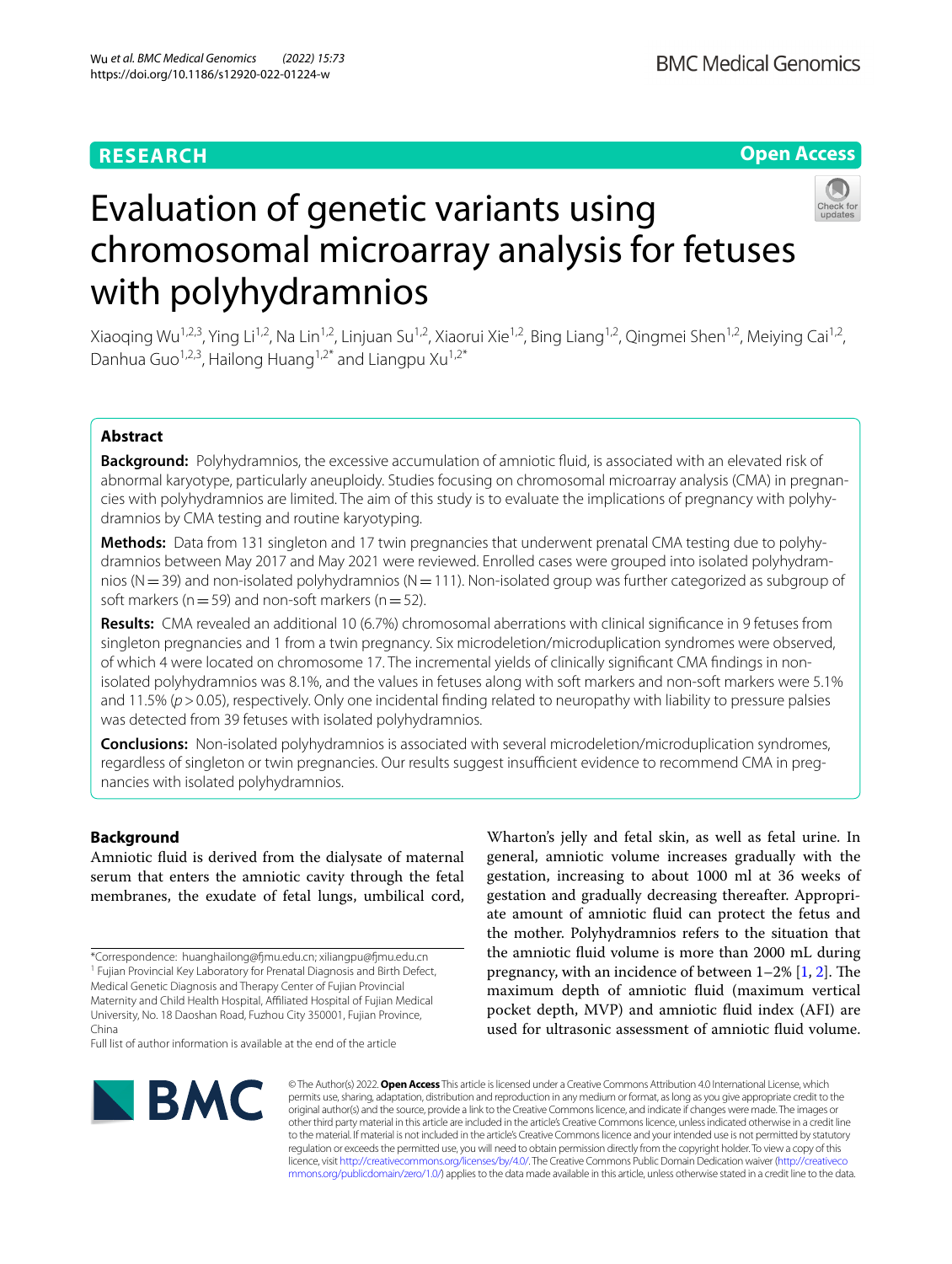The generally accepted definition of polyhydramnios is AFI above 24 cm or MVP above 8 cm [\[3](#page-5-2), [4\]](#page-5-3).

Polyhydramnios could be isolated or accompanied with other ultrasound anomalies. The etiology for polyhydramnios is complicated, with about 60% of them being idiopathic polyhydramnios of unexplained origin, 30% being caused by fetal disease, and the rest being caused by maternal disease and other factors [\[2](#page-5-1)]. Polyhydramnios was considered to be related to increased risk of chromosomal aberration mainly in the form of aneuploidy [\[5](#page-5-4), [6](#page-5-5)]. Thus invasive prenatal testing is routinely recommended for abnormal karyotypes evaluation in many countries. The most frequently detected abnormalities were trisomy 21 and trisomy 18. However, the association between the risk of chromosomal aberrations and isolated polyhydramnios is controversial regarding routine karyotype testing. In last few years, chromosomal microarray analysis (CMA) has been widely applied in the feld of prenatal diagnosis, especially for pregnancies with ultrasound anomalies  $[7-9]$  $[7-9]$ . However, studies focusing on the CMA results in pregnancies with polyhydramnios is limited  $[10, 11]$  $[10, 11]$  $[10, 11]$  $[10, 11]$ . Therefore, we conducted a retrospective study based on the results of CMA testing and routine karyotyping in pregnancies with polyhydramnios, in order to evaluate the implication value of CMA in pregnancy with polyhydramnios.

# **Material and method**

# **Patients and samples**

The retrospective study reviewed 131 singleton pregnancies and 17 twin pregnancies that underwent prenatal CMA testing due to polyhydramnios, accompanied with or without other ultrasound abnormalities between May 2017 and May 2021 at the Medical Genetic Diagnosis and Therapy center of Fujian Maternal and Child Health Hospital, China. All the enrolled pregnant women did not have pregnancies of polyhydramnios before. Polyhydramnios was defned as amniotic fuid index above 24 cm or maximal vertical pocket above 8 cm. Pregnancies with maternal diabetes, isoimmunization, fetal infection, and twin pregnancies with twin-to-twin transfusion syndrome were not included in the study. Among the 17 twin pregnancies, 2 pregnancies showed polyhydramnios in both the twins, and in other 15 pregnancies, polyhydramnios occurred only in one of the twins. As a results, a total of 150 specimens including 81 cases of amniotic fuid and 69 cases of umbilical cord blood were sampled. According to the ultrasound fndings, the enrolled 150 fetuses were classified into groups of isolated  $(N=39)$ and non-isolated polyhydramnios  $(N=111)$ . Cases with non-isolated polyhydramnios were subgrouped into polyhydramnios associated with soft markers and structural abnormalities. The soft markers included thickened nuchal translucency, thickened nuchal fold, echogenic intracardiac focus, mild ventriculomegaly, choroid plexus cysts, echogenic bowel, mild hydronephrosis, mild tricuspid regurgitation, short femur length, aberrant right subclavian artery, absent or hypoplastic nasal bone, renal pelvis dilatation and single umbilical artery. The mean maternal age was  $31 \pm 4.7$  years old, and the mean gestational age at the diagnosis of polyhydramnios was  $27.4 \pm 1.9$  weeks. Demographic characters were pre-sented in Table [1.](#page-1-0) The study was approved by the local Ethics Committee of Fujian Maternity and Child Health Hospital. Written informed consent to participate in the study was obtained from each patient.

# **DNA extraction and CMA platforms**

Genomic DNA was extracted from uncultured amniotic fuid, fetal cord blood using a QIAGEN kit (Qiagen, Hilden, Germany) according to the manufacturer's instructions. Single nucleotide polymorphism array (SNP array) was performed using Afymetrix CytoScan 750 K array (Afymetrix Inc., Santa Clara, CA, UA), which includes 200,000 probes for single nucleotide polymorphisms and 550,000 probes for copy number variations (CNVs) distributed across the entire human genome. Chromosome Analysis Suite software (Afymetrix) and human genome version GRCh37 (hg19) were used. A resolution was generally applied: gains or losses of  $\geq 400$  kb

#### <span id="page-1-0"></span>**Table 1** Demographic characters for 150 pregnancies with polyhydramnios

|                                                                      | Total ( $n = 150$ ) | Isolated polyhydramnios ( $N = 39$ ) | Non-isolated<br>polyhydramnios<br>$(N = 119)$ |
|----------------------------------------------------------------------|---------------------|--------------------------------------|-----------------------------------------------|
| Maternal age (y): mean $\pm$ SD                                      | $30.5 + 4.9$        | $31.2 \pm 5.2$                       | $30.2 \pm 4.7$                                |
| Gestation age at invasive testing (wk): mean $\pm$ SD 27.5 $\pm$ 3.6 |                     | $26.3 \pm 3.1$                       | $27.9 \pm 3.7$                                |
| Specimen                                                             |                     |                                      |                                               |
| AF n (%)                                                             | 81 (54.0%)          | 31 (79.5%)                           | 50 (45.1%)                                    |
| $CBn$ (%)                                                            | 69 (46.0%)          | 8 (20.5%)                            | 61 (54.9%)                                    |

AF, amniotic fuid; CB, cord blood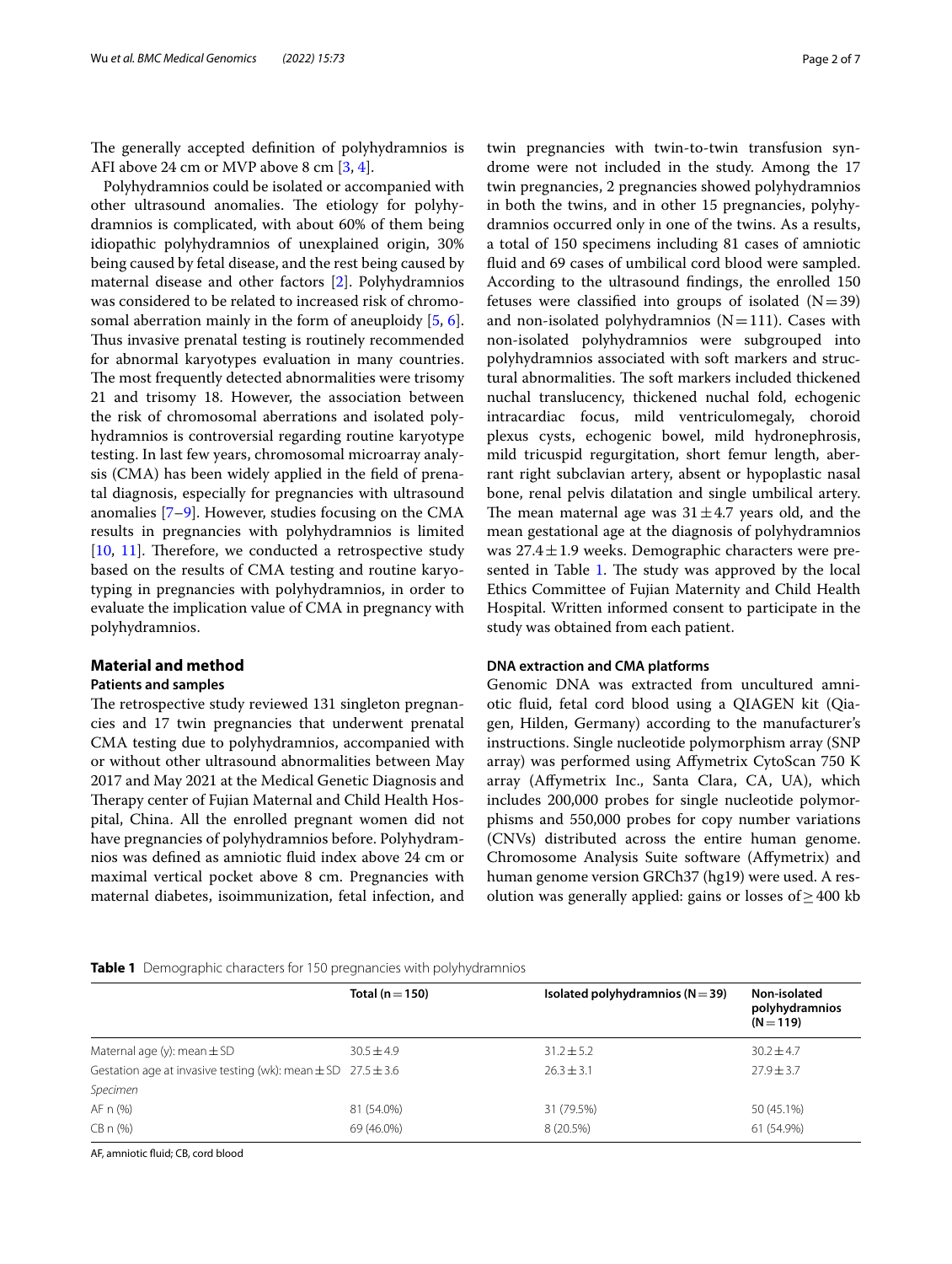and regions of homozygosity (ROH) $\geq$ 10 Mb. Quality control was conducted by using the Median Absolute Pairwise Diference (MAPD) and SNP-QC score for copy number and SNP probes, respectively. Samples with MAPD>0.25 and SNPQC<15 for SNP array were excluded from the cohort. All CNVs were analyzed at the resolution of 100 kb of 50 markers and compared with in-house and national public CNV databases as follows: Database of Genomic Variants (DGV), Database of Chromosome Imbalance and Phenotype in Humans Using Ensemble Resources (DECIPHER), International Standards for Cytogenomic Arrays Consortium, and Online Mendelian Inheritance in Man (OMIM).

# **CMA data interpretation**

The CNVs were classified into five groups according to the American College of Medical Genetics (ACMG) defnitions [[12\]](#page-5-10) and local database: pathogenic, benign, likely pathogenic, likely benign, and variants of uncertain signifcance (VOUS). Pathogenic/likely pathogenic CNVs were considered clinically signifcant fndings. Parental CMA was recommended to determine the inheritance of CNVs.

# **Routine karyotyping**

Routine karyotyping consisted of cell culture and G-banded karyotyping was performed currently on cultured amniotic fuid and fetal cord blood according to the standard protocols in our laboratory. The karyotype was determined at a resolution of 320–500 bands level.

#### **Statistical analysis**

The data were analyzed using SPSS software v26.0 (SPSS Inc., Chicago, IL, USA). Statistical comparisons were performed using the chi-square test, and  $p < 0.05$  was considered statistically signifcant.

# **Results**

Among the 150 pregnancies with polyhydramnios, chromosomal aberrations were detected in 22 (14.7%) cases, including 3 cases of trisomy 21, 3 cases of trisomy 18, 9 cases of clinically signifcant CNVs, 3 cases of VOUS, 1 case of likely benign CNVs, and 3 cases of ROH with one of them being pathogenic. Therefore, the overall detection rate of clinically signifcant fndings was 10.7%  $(16/150).$ 

The distribution of clinically significant findings in isolated and non-isolated polyhydramnios pregnancies is summarized in Table [2](#page-2-0), and the detailed results detected by CMA only are presented in Table [3](#page-3-0).

In the isolated polyhydramnios group, one (2.6%) additional aberration by CMA was revealed. The only case showed a maternal 1.3 Mb deletion in the region of 17p12 <span id="page-2-0"></span>**Table 2** Distribution of clinically signifcant CMA fndings in fetuses with isolated and non-isolated polyhydramnios

|                               | Karyotype-<br>detectable |         | <b>CMA-detectable</b><br>only    |         | Total (%) |
|-------------------------------|--------------------------|---------|----------------------------------|---------|-----------|
|                               | T21 (%)                  | T18 (%) | <b>CNVs</b><br>$(P + LP)$<br>(%) | LOH (%) |           |
| Isolated ( $N = 39$ )         | 0, 0.0                   | 0, 0.0  | 1, 2.6                           | 0, 0.0  | 1, 2.6    |
| Non-<br>isolated( $N = 111$ ) | 3, 2.7                   | 3, 2.7  | 8,7.2                            | 1,0.9   | 15, 13.5  |
| soft markers<br>$(n=59)$      | 1, 1.7                   | 0, 0.0  | 3, 5.1                           | 0, 0.0  | 4,6.8     |
| Non-soft markers<br>$(n=52)$  | 2,3.8                    | 2, 3.8  | 5,9.6                            | 1, 1.9  | 10, 19.2  |
| Total                         | 3, 2.0                   | 3, 2.0  | 9,6.0                            | 1, 0.7  | 16, 6.7   |

T21, trisomy 21; T18, trisomy 18; CNVs, copy number variants; P, pathogenic; LP, likely pathogenic; LOH, loss of heterozygosity

(case 1, Table [2\)](#page-2-0), which is related to neuropathy with liability to pressure palsies (HNPP)  $(\#162500)$ . The mother was prone to sprained ankles since the age of 35, and the child showed a normal phenotype before 4 years of age.

In the non-isolated group, the overall rate of clinically signifcant fndings was 13.5% (15/111), which was not signifcantly higher than that in the isolated group  $(p>0.05)$ . The incremental yields of clinically significant results by CMA was 8.1% (9/111), including 8 cases of CNVs and 1 case of ROH. As shown in Table [3,](#page-3-0) 8 cases of CNVs (case 2–9) sized from 994 kb to 10.4 Mb, were detected in the non-isolated group, of which 5 were related to clinical syndromes: Smith-Magenis syndrome (#182290, case 3), Miller-Dieker syndrome (#247200, case 5), DiGeorge syndrome (#611867, case 6), 17q12 microdeletion syndrome (#614527, case 8), and Potocki– Lupski syndrome (#610883, case 9). In addition to CNVs, CMA yielded 1 case (case 10) of uniparental disomy (UPD). The case harbored a ROH of 19.2 Mb in region 15q14q21.3, which was fnally confrmed to be composed of segmental UPiD and UPhD using the UPDtool. As a result, maternal UPD (15) related to Prader–Willi syndrome (PWS, **#**176270) was diagnosed, and the pregnancy was terminated. In this group, the incremental yields of clinically signifcant fndings in pregnancies with soft markers and non-soft markers were 5.1% and 11.5%, respectively  $(p>0.05)$ .

Among the 19 fetuses with polyhydramnios from 17 twin pregnancies, 1 fetus demonstrated pathogenic CNVs (duplication on 17p12p11.2), which was related to Potocki–Lupski syndrome (case 9, Table [3\)](#page-3-0). In addition to polyhydramnios, the fetus had aberrant right subclavian artery, and talipes; the other fetus of the twins had a normal ultrasound and normal CMA results. At the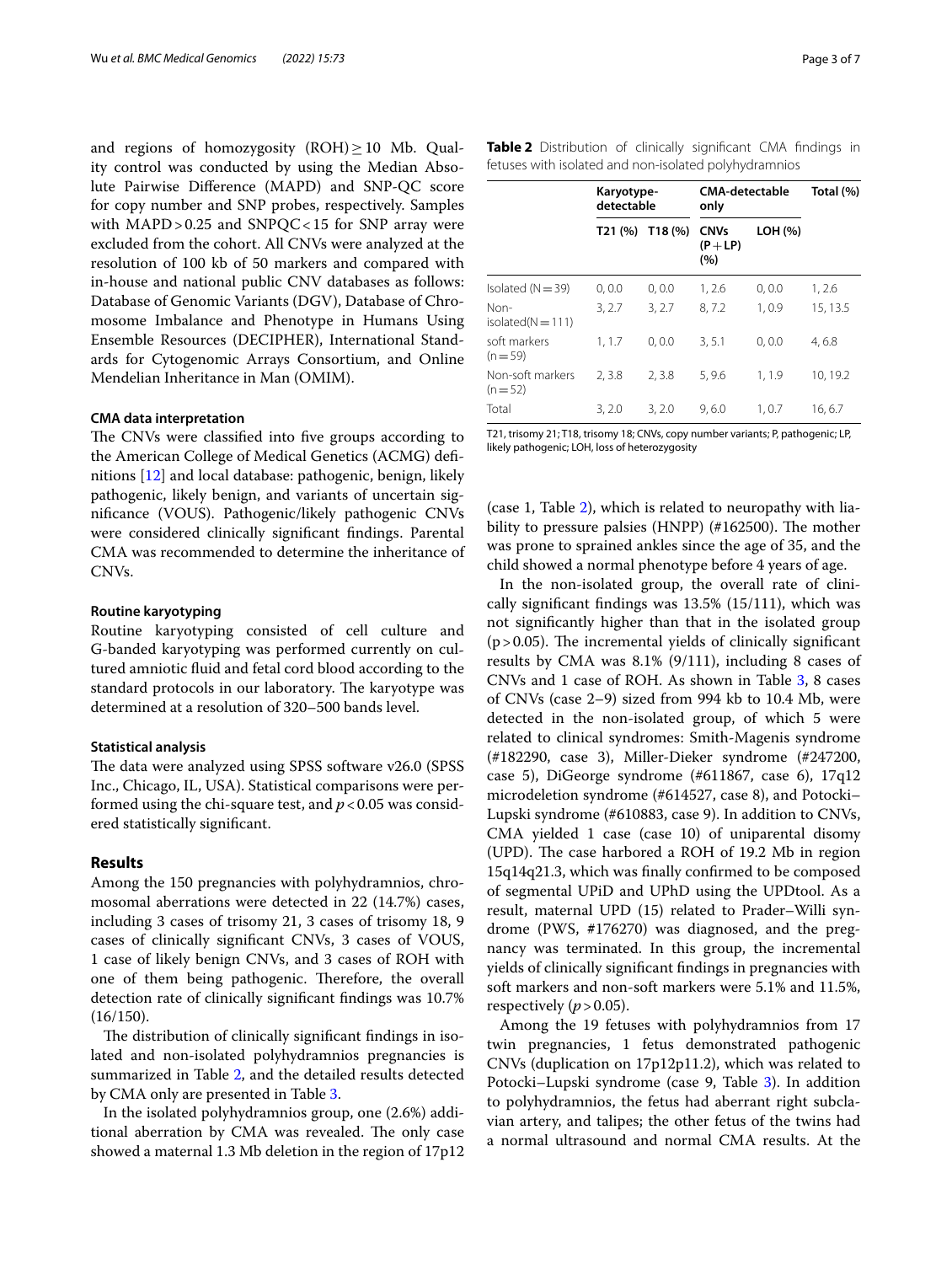| Case Number                                                                                                                                                                                    | age (weeks)<br>Gestational | Ultrasound findings                                                                                                | <b>IMA</b> results                                            | Size           | Inheritance        | Pathogenicity<br>category | Associated syndrome                                            | Outcome                                              |
|------------------------------------------------------------------------------------------------------------------------------------------------------------------------------------------------|----------------------------|--------------------------------------------------------------------------------------------------------------------|---------------------------------------------------------------|----------------|--------------------|---------------------------|----------------------------------------------------------------|------------------------------------------------------|
|                                                                                                                                                                                                | $23 +$                     | Polyhydramnios                                                                                                     | arr[GRCh37] 17p12(14,099,504-<br>$(5,491,533) \times 1$       | $1.3$ Mb       | mat                | Pathogenic                | With Liability to Pressure<br>Hereditary Neuropathy<br>Palsies | Normal phenotype at<br>4-year-old follow-up          |
| $\sim$                                                                                                                                                                                         | $32 +$                     | Polyhydramnios, umbili-<br>cal artery atresia                                                                      | arr[GRCh37] 2q13(111,397,949-<br>$13,142,794$ ) $\times$      | 1.7Mb          | $\frac{c}{\sigma}$ | Likely pathogenic         | $\geq$                                                         | Live birth with normal<br>phenotype                  |
| $\infty$                                                                                                                                                                                       | $\frac{4}{3}$              | persistent left superior<br>vena cava, nasal bone<br>tricular septal defects,<br>Polyhydramnios, ven-<br>dysplasia | arr[GRCh37] 17p11.2(16,727,4900-<br>$20,433,723$ $\times$ 1   | 3 Mb           | $\frac{c}{\sigma}$ | Pathogenic                | Smith-Magenis Syn-<br>drome                                    | pe                                                   |
|                                                                                                                                                                                                | $\frac{+}{2}$              | Polyhydramnios, pulmo-<br>nary stenosis, strawberry<br>like head, nuchal cystic<br>Iymphangioma                    | p31.1(60,575,608-71,024,736) × 3<br>arr[GRCh37] 1p32          | 10.4 Mb dn     |                    | Pathogenic                | $\geq$                                                         | POP                                                  |
| 5                                                                                                                                                                                              | $+92$                      | Polyhydramnios, bilat-<br>eral ventriculomegaly,<br>talipes                                                        | I7p13.3p13.2(525-5,768,789) × 1<br>arr[GRCh37]                | 5.7 Mb         | p                  | Pathogenic                | Miller-Dieker Syndrome                                         | POL                                                  |
| $\circ$                                                                                                                                                                                        | $\frac{+}{31}$             | Polyhydramnios, aber-<br>rant right subclavian<br>artery                                                           | arr[GRCh37] 22q11.21(18,916,842-<br>$21,800,471$ ) $\times$ 1 | 3.1 Mb         | $\frac{c}{\sigma}$ | Likely pathogenic         | DiGeorge Syndrome                                              | POP                                                  |
|                                                                                                                                                                                                | $\frac{1}{24}$             | Polyhydramnios, nasal<br>bone dysplasia                                                                            | arr[GRCh37] 16p12.2(21,816,542-<br>22,710,614) ×              | 994 Kb         | $\frac{c}{\sigma}$ | Likely pathogenic         | $\geq$                                                         | Live birth with normal<br>phenotype                  |
| $\infty$                                                                                                                                                                                       | $-84$                      | Polyhydramnios, Hyper-<br>echogenic kidneys                                                                        | arr[GRCh37] 17q12(34,822,465-<br>36,404,555) × 1              | 1.58 Mb        | $\frac{c}{\sigma}$ | Likely pathogenic         | 17q12 Microdeletion<br>Syndrome                                | Normal development at<br>3-year-old follow-up        |
| G                                                                                                                                                                                              | $25 +$                     | foot varusaberrant right<br>polyhydramnios, right<br>subclavian artery<br>Twin pregnancy,                          | 17p12p11.2(15,759,453–<br>20,547,625) × 3<br>arr[GRCh37]      | 4.7 Mb         | p                  | Pathogenic                | Potocki-Lupski Syn-<br>drome                                   | ADHD, language disability<br>at 3-year-old follow-up |
| $\supseteq$                                                                                                                                                                                    | $32 +$                     | Polyhydramnios,<br>FGR,VSD                                                                                         | I5q14q21.3(35,077,111-54,347,324)<br>arr[GRCh37]<br>mmz       | 19.2 Mb matupd |                    | Pathogenic                | Prader-Willi Syndrome                                          | TOP                                                  |
| dn, de novo; nd, not detected; NV, not available; TOP, termination of preqnancy; FGR, fetal growth restriction; ADHD, attention deficit hyperactivity disorder; VSD, ventricular septal defect |                            |                                                                                                                    |                                                               |                |                    |                           |                                                                |                                                      |

<span id="page-3-0"></span>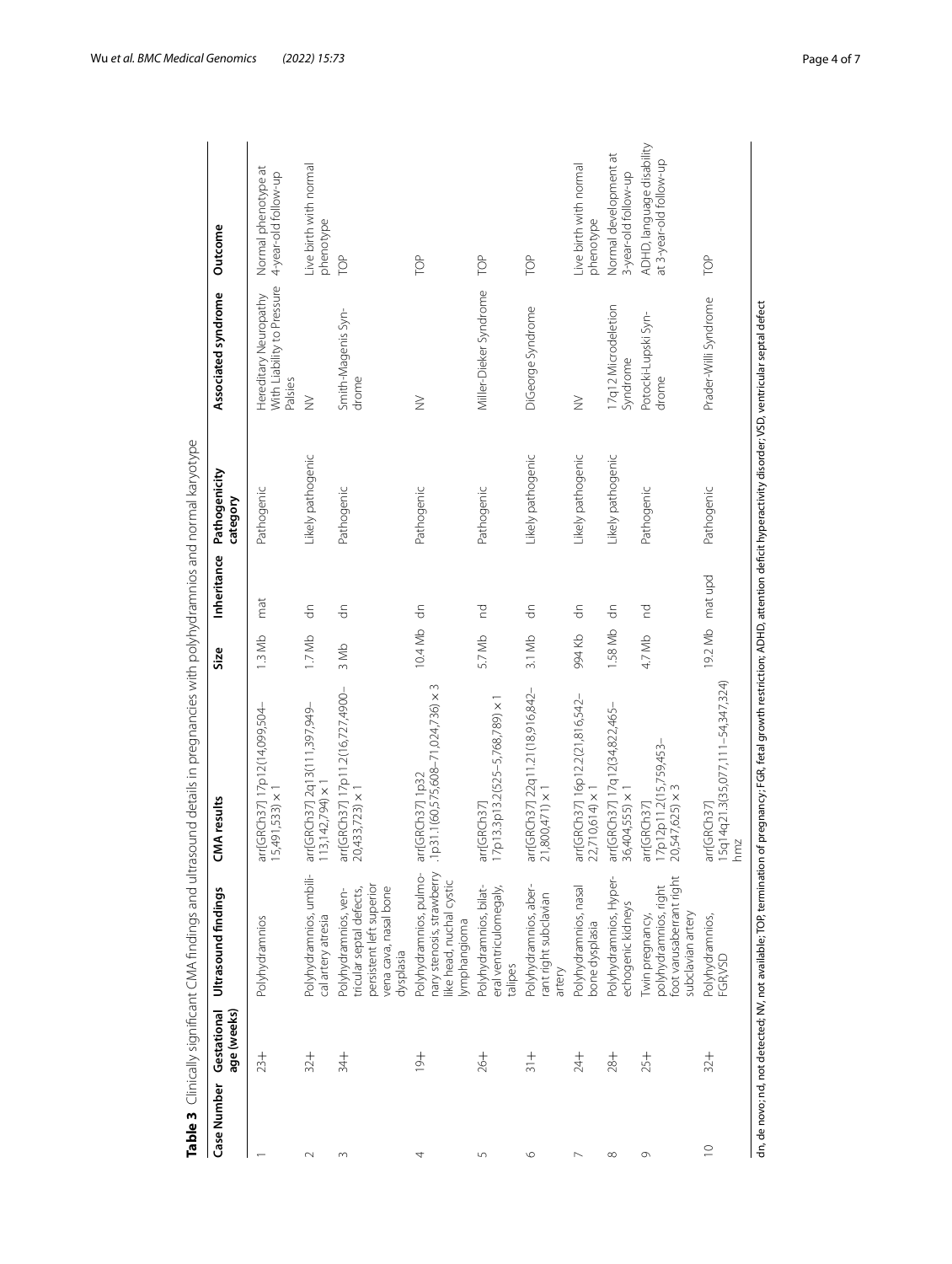3-year-old follow-up, the parents of the child with pathogenic CNVs mentioned that the child has attention defcit hyperactivity disorder (ADHD) and language disability.

# **Discussion**

In the past few years, CMA testing has been widely applied during prenatal development, especially for pregnancies with abnormal ultrasound fndings [\[8](#page-5-11), [13,](#page-5-12) [14\]](#page-5-13). In fetuses with ultrasound anomalies, CMA can detect an additional 5.2–10% of clinically signifcant aberrations compared to that by conventional karyotyping [[14](#page-5-13)[–16](#page-5-14)]. However, to the best of our knowledge, few studies have examined the association between polyhydramnios and genetic anomalies according to CMA analysis. Previous studies exploring the relationship between polyhydramnios and conventional karyotyping showed a  $2.8\% \pm 3.7\%$ pooled prevalence of chromosomal aberrations in pregnancies with idiopathic polyhydramnios, associated mainly with trisomy 21 and trisomy 18 [\[5](#page-5-4), [6\]](#page-5-5). In our study, trisomy 21 and trisomy 18 were the only 2 chromosomal abnormalities detected by traditional karyotyping in non-isolated polyhydramnios pregnancies, and their overall incidence was 2.0%. These were detected in all fetuses of polyhydramnios, together with additional ultrasound abnormalities, especially structural abnormalities. Thus, aneuploidy was more likely to be detected when polyhydramnios was found in combination with additional ultrasound. A recent study with a large cohort of pregnancies with polyhydramnios undergoing CMA testing showed an additional 2.7% clinically signifcant abnormalities by CMA compared to that by conventional karyotyping [[10\]](#page-5-8). In our present study, the incremental yield by CMA in isolated polyhydramnios group was 2.6%, similar to the 8.1% in the non-isolated group. With regard to the frequency of additional clinically signifcant fndings within the non-isolated group, pregnancies with structural abnormalities were higher than pregnancies with soft markers, although not statistically signifcant. Therefore, CMA testing plays an important role in the etiological analysis of polyhydramnios, regardless of the presence of other ultrasound abnormalities.

Among the 10 additional clinically signifcant anomalies detected by CMA, 5 cases of CNVs were found on chromosome 17, including 17p12, 17p11.2, 17p13.3p13.2, and 17q12 deletions and 17p12p11.2 duplication, and they were related to HNPP, Smith–Magenis syndrome, Miller–Dieker syndrome, 17q12 microdeletion syndrome, and Potocki–Lupski syndrome, respectively. Among them, 17q12 microdeletion was more frequently reported in pregnancies with polyhydramnios [[17–](#page-6-0) [19\]](#page-6-1). Inefficient expression of *HNF1B* in the region of 17q12 is known to be a predominant factor leading to renal disease, which may result in fetal polyuria and polyhydramnios. The most common ultrasound finding in fetuses with 17q12 deletion was hyperechogenic kidneys  $[20]$  $[20]$ , which was also present in our case. Thus, a view has been proposed when hyperechogenic kidney and polyhydramnios were observed prenatally, a possi-ble diagnosis of 17q12 deletion should be considered [[18](#page-6-3), [19\]](#page-6-1). The  $17q12$  deletion is thought to be one of the most common microdeletions found in children with unexplained developmental delay [[21\]](#page-6-4) and may be associated with learning difficulties and autism  $[22, 23]$  $[22, 23]$  $[22, 23]$  $[22, 23]$  $[22, 23]$ . The child in our study manifested a normal phenotype at the 3-yearold follow-up, but long-term follow-up is still needed to accurately assess the prognosis. In addition to CNVs, a ROH of 15q14q21.3 detected in a polyhydramnios fetus with FGR was confrmed to be maternal UPD (15), which would result in PWS. Gross et al. [\[24\]](#page-6-7) reported polyhydramnios in 43% of PWS pregnancies and a combination of polyhydramnios and FGR in 34% of PWS pregnancies. Geysenbergh et al. reported prenatal data of 11 children who were diagnosed with PWS and suggested that the combination of severe growth restriction and polyhydramnios can prompt clinicians to perform invasive tests for PWS diagnosis  $[25]$ . The only aberration detected in fetuses with isolated polyhydramnios was a maternal 1.3 Mb deletion on 17p12, which is a well-known pathogenic aberration related to HNPP. HNPP generally manifested as nerve disease after the second or third decade [[26\]](#page-6-9), and it has never been reported in previous reports of polyhydramnios. Therefore, the deletion was not a causative but an incidental fnding.

Of note, most previous studies did not include twin pregnancies because of potentially confounding factors. In the present study, one or two fetuses with polyhydramnios from twin pregnancies without apparent twin-to-twin transfusion syndrome were included. In a pair of twins, one fetus with polyhydramnios developed an aberrant right subclavian artery and talipes and was revealed to have a duplication of 17p12p11.2 related to Potocki–Lupski syndrome, while the other fetus had normal ultrasound and CMA results. Potocki–Lupski syndrome is known to be associated with multiple congenital abnormalities, including developmental delays, autistic features, and certain structural anomalies, with cardiovascular being the most common [\[27](#page-6-10), [28\]](#page-6-11). Both aberrant right subclavian artery and talipes have been previously reported in cases of PTLS [[29–](#page-6-12)[31](#page-6-13)], but polyhydramnios has not been reported before. The abnormal phenotype of ADHD and language disability after birth confrmed the diagnosis of Potocki–Lupski syndrome.

We acknowledged the following limitations of this study. First, the sample size was small, especially in the isolated group. Second, owing to missing data regarding the AFI/MVP, we could not perform an analysis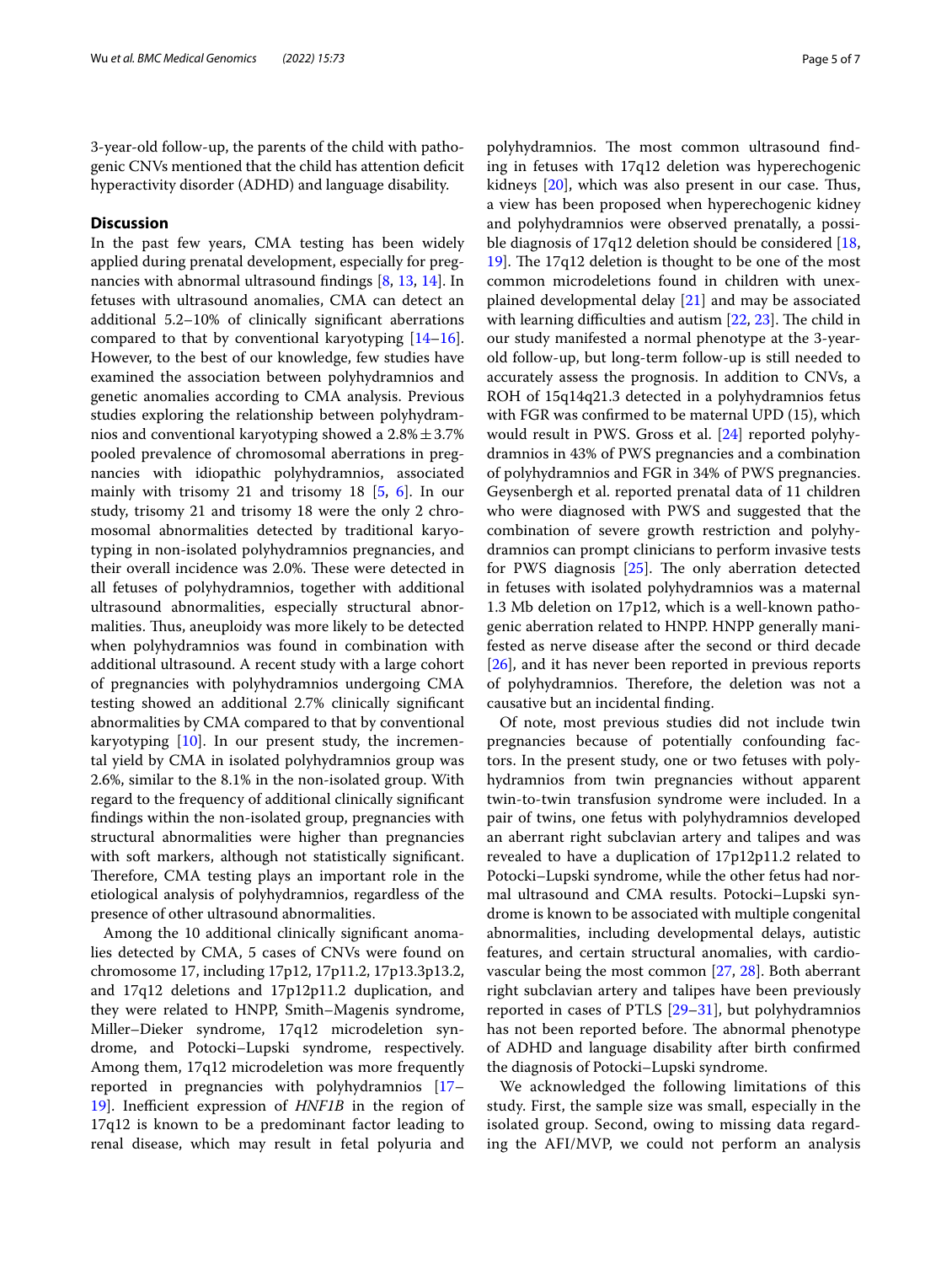on the risk of clinically signifcant CMA aberrations according to diferent degrees of polyhydramnios.

In conclusion, non-isolated polyhydramnios is associated with several genetic syndromes involving aneuploidy syndrome, microduplication syndrome, and microdeletion syndrome. CMA testing should be recommended in pregnancies with non-isolated polyhydramnios regardless of singleton or twin pregnancies. Our limited results suggest insufficient evidence to recommend CMA in pregnancies with isolated polyhydramnios.

#### **Abbreviations**

CMA: Chromosomal microarray analysis; MVP: Maximum vertical pocket depth; AFI: Amniotic fuid index; CNVs: Copy number variations; DGV: Database of Genomic Variants; VOUS: Variants of uncertain signifcance; ROH: Loss-of heterozygosity; UPD: Uniparental disomy; TOP: Termination of pregnancy; FGR: Fetal growth restriction; ADHD: Attention defcit hyperactivity disorder; VSD: Ventricular septal defect.

# **Supplementary Information**

The online version contains supplementary material available at [https://doi.](https://doi.org/10.1186/s12920-022-01224-w) [org/10.1186/s12920-022-01224-w.](https://doi.org/10.1186/s12920-022-01224-w)

<span id="page-5-15"></span>**Additional fle 1**. Details of all 150 pregnancies with polyhydramnios.

#### **Acknowledgements**

We would like to thank Meiying Wang and Lin Zheng for the helping to modify the article.

#### **Author contributions**

XW, YL and LS prepared the original draft; BL, MC, XX and NL prepared the experiment; DG and QS conducted data analysis and prepared Tables [1](#page-1-0), [2,](#page-2-0) [3](#page-3-0). LX and HH revised the manuscript. All authors have reviewed and approved the fnal article.

#### **Funding**

The Science Foundation of the Fujian Province, China (Grant No. 2021J01413). Key Special Projects of Fujian Provincial Department of Science and Technology. Joint Funds for the innovation of science and Technology, Fujian province (Grant No. 2020Y9135).

#### **Availability of data and materials**

All data generated or analysed during this study are included in this published article and its Additional fle [1.](#page-5-15)

# **Declarations**

#### **Ethics approval and consent to participate**

All experiments were performed in accordance with relevant guidelines and regulations.

The present study was approved by the Protection of Human Ethics Committee of Fujian Provincial Maternity and Children's Hospital, afliated Hospital of Fujian Medical University. Written informed consent was obtained from individual or guardian participants.

#### **Consent for publication**

All participants provided informed consent and they agreed to publish their clinical data.

#### **Competing interests**

The authors declare no competing interests.

#### **Author details**

<sup>1</sup> Fujian Provincial Key Laboratory for Prenatal Diagnosis and Birth Defect, Medical Genetic Diagnosis and Therapy Center of Fujian Provincial Maternity and Child Health Hospital, Afliated Hospital of Fujian Medical University, No. 18 Daoshan Road, Fuzhou City 350001, Fujian Province, China. <sup>2</sup> Fujian Provincial Key Laboratory for Prenatal Diagnosis and Birth Defect, Fuzhou City, Fujian Province, China. <sup>3</sup> Department of Laboratory Medicine, Fujian Medical University, Fuzhou City, Fujian Province, China.

### Received: 5 January 2022 Accepted: 23 March 2022 Published online: 30 March 2022

#### **References**

- <span id="page-5-0"></span>1. Dashe JS, McIntire DD, Ramus RM, Santos-Ramos R, Twickler DM. Hydramnios: anomaly prevalence and sonographic detection. Obstet Gynecol. 2002;100(1):134–9.
- <span id="page-5-1"></span>2. Magann EF, Chauhan SP, Doherty DA, Lutgendorf MA, Magann MI, Morrison JC. A review of idiopathic hydramnios and pregnancy outcomes. Obstet Gynecol Surv. 2007;62(12):795–802.
- <span id="page-5-2"></span>3. Schrimmer DB, Moore TR. Sonographic evaluation of amniotic fuid volume. Clin Obstet Gynecol. 2002;45(4):1026–38.
- <span id="page-5-3"></span>4. Moise KJ Jr. Toward consistent terminology: assessment and reporting of amniotic fuid volume. Semin Perinatol. 2013;37(5):370–4.
- <span id="page-5-4"></span>5. Lee JF, Wang KK, Lan CC. Risk of fetal chromosomal abnormalities in idiopathic polyhydramnios. Zhonghua Yi Xue Za Zhi (Taipei). 1996;57(1):42–6.
- <span id="page-5-5"></span>6. Sagi-Dain L, Sagi S. Chromosomal aberrations in idiopathic polyhydramnios: a systematic review and meta-analysis. Eur J Med Genet. 2015;58(8):409–15.
- <span id="page-5-6"></span>7. Hillman SC, McMullan DJ, Hall G, Togneri FS, James N, Maher EJ, Meller CH, Williams D, Wapner RJ, Maher ER, Kilby MD. Use of prenatal chromosomal microarray: prospective cohort study and systematic review and meta-analysis. Ultrasound Obst Gynecol. 2013;41(6):610–20.
- <span id="page-5-11"></span>Vanakker O, Vilain C, Janssens K, Van der Aa N, Smits G, Bandelier C, Blaumeiser B, Bulk S, Caberg JH, De Leener A, De Rademaeker M, de Ravel T, Desir J, Destree A, Dheedene A, Gaillez S, Grisart B, Hellin AC, Janssens S, Keymolen K, Menten B, Pichon B, Ravoet M, Revencu N, Rombout S, Staessens C, Van Den Bogaert A, Van Den Bogaert K, Vermeesch JR, Kooy F, Sznajer Y, Devriendt K. Implementation of genomic arrays in prenatal diagnosis: the Belgian approach to meet the challenges. Eur J Med Genet. 2014;57(4):151–6.
- <span id="page-5-7"></span>9. Bulletin P. Practice bulletin no. 162: prenatal diagnostic testing for genetic disorders. Obstet Gynecol. 2016;127(5):e108–22.
- <span id="page-5-8"></span>10. Sagi-Dain L, Singer A, Falik-Zaccai T, Peleg A, Bar-Shira A, Feingold-Zadok M, Ben Shachar S, Maya I. The efect of polyhydramnios degree on chromosomal microarray results: a retrospective cohort analysis of 742 singleton pregnancies. Arch Gynecol Obstet. 2021;304(3):649–56.
- <span id="page-5-9"></span>11. Donnelly JC, Platt LD, Rebarber A, Zachary J, Grobman WA, Wapner RJ. Association of copy number variants with specifc ultrasonographically detected fetal anomalies. Obstet Gynecol. 2014;124(1):83–90.
- <span id="page-5-10"></span>12. South ST, Lee C, Lamb AN, Higgins AW, Kearney HM. ACMG standards and guidelines for constitutional cytogenomic microarray analysis, including postnatal and prenatal applications: revision 2013. Genet Med. 2013;15(11):901–9.
- <span id="page-5-12"></span>13. Obstetricians ACo, Genetics GCo: Committee Opinion No. 581: the use of chromosomal microarray analysis in prenatal diagnosis. Obstet Gynecol. 2013;122(6):1374–1377.
- <span id="page-5-13"></span>14. de Wit MC, Srebniak MI, Govaerts LC, Van Opstal D, Galjaard RJ, Go AT. Additional value of prenatal genomic array testing in fetuses with isolated structural ultrasound abnormalities and a normal karyotype: a systematic review of the literature. Ultrasound in obstet Gynecol. 2014;43(2):139–46.
- 15. Grati FR, Molina Gomes D, Ferreira JC, Dupont C, Alesi V, Gouas L, Horelli-Kuitunen N, Choy KW, Garcia-Herrero S, de la Vega AG, Piotrowski K, Genesio R, Queipo G, Malvestiti B, Herve B, Benzacken B, Novelli A, Vago P, Piippo K, Leung TY, Maggi F, Quibel T, Tabet AC, Simoni G, Vialard F. Prevalence of recurrent pathogenic microdeletions and microduplications in over 9500 pregnancies. Prenat Diagn. 2015;35(8):801–9.
- <span id="page-5-14"></span>16. Srebniak MI, Boter M, Oudesluijs GO, Cohen-Overbeek T, Govaerts LCP, Diderich KEM, Oegema R, Knapen MFCM, van de Laar IMBH, Joosten M,